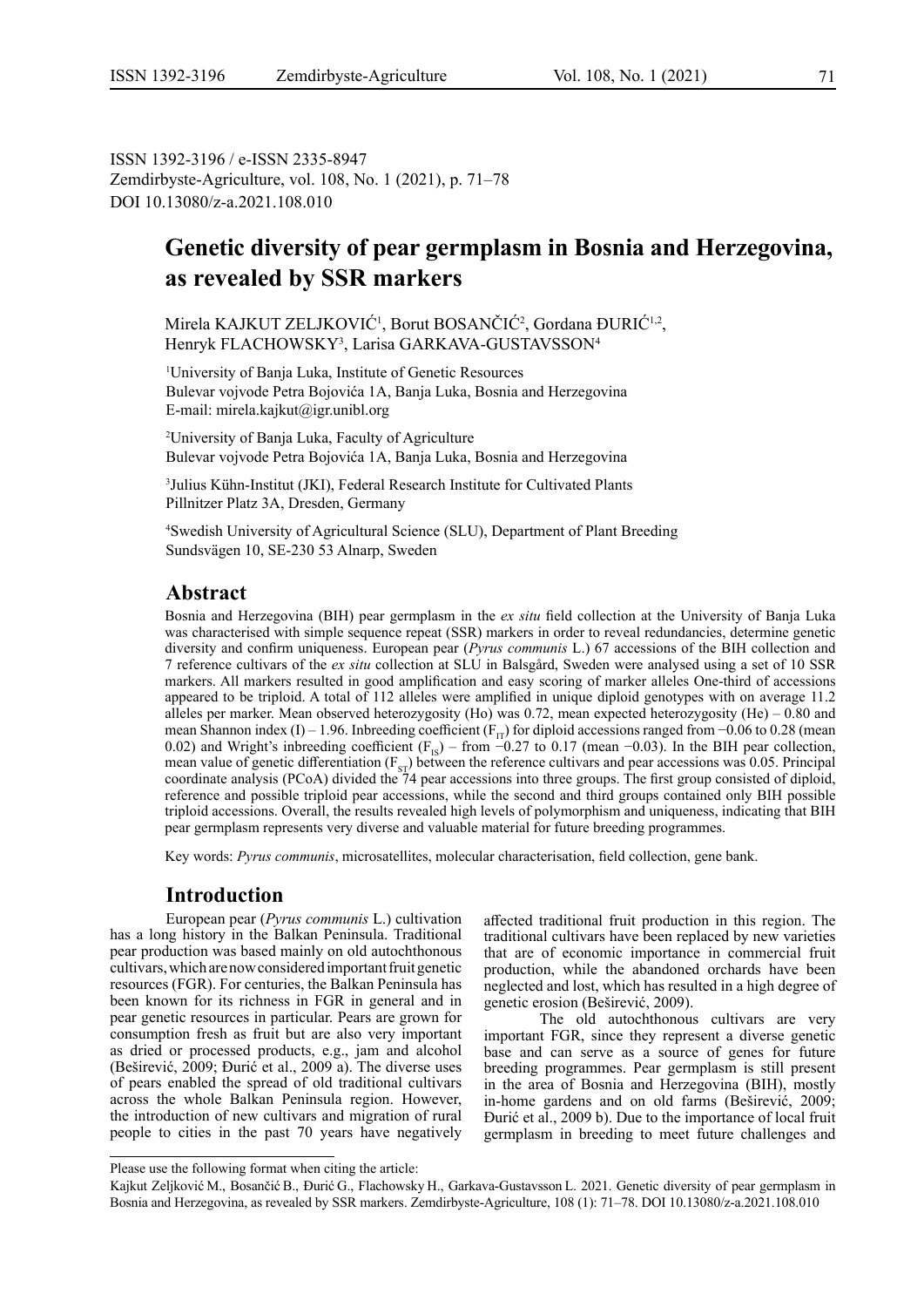because of the high risk of genetic erosion, FGR must be adequately collected and described and then preserved and characterised in germplasm collections. The gene bank at the Institute of Genetic Resources, University of Banja Luka, has taken a leading role in the preservation of genetic resources in BIH in the past 10 years. It performs a wide range of activities, ranging from inventory and collection campaigns to multiplication, *ex situ*/*in situ* and on farm conservation, characterisation, documentation and information, public promotion and initial evaluation. In 2013, the Institute established an *ex situ* fruit field collection containing 87 pear accessions collected from old orchards and gardens throughout BIH. The frequent migrations of the Balkan population throughout history have led to movement of germplasm and often to changes in the names of individual genotypes. Moreover, FGR have been used in spontaneous breeding efforts by individual fruit growers in some cases. Thus, it is known that fruit collections in BIH usually contain duplicate accessions either under the same or different names (Đurić et al., 2009 a; b; Kajkut Zeljković et al., 2019).

In the past, morphological characterisation was used to reveal redundancies in fruit gene banks (Đurić, 2009 a). Over recent decades, molecular markers have become an indispensable and superior tool in the management of germplasm collections, due to their ability to reveal greater numbers of redundancies in collections, than it was possible with traditional morphological characterisation (De Andres et al., 2007). Furthermore, molecular markers are very important for evaluating the extent and structure of genetic diversity and for disclosing genetic relatedness patterns. Thus, characterisation using molecular markers provides valuable and clear information about the germplasm preserved in collections (Nybom, Weising, 2010). In BIH, the old and new genotypes preserved in the gene bank at the Institute of Genetic Resources, University of Banja Luka have to be characterised with molecular markers as the first step towards their efficient utilisation (Đurić et al., 2009 b).

Among the variety of molecular markers available (Nybom et al., 2014), the effectiveness of SSR markers for molecular characterisation of FGR has been demonstrated by previous studies on, e.g., the diversity of pear (Brini et al., 2008; Sehić et al., 2012; Gasi et al., 2013; Ouni et al., 2020), apple (Garkava-Gustavsson et al., 2008; 2013; Urrestarazu et al., 2016; Mažeikienė et al., 2019; Skytte af Sätra et al., 2020), plum (Gaši et al., 2020) and sweet cherry (Stanys et al., 2012). Part of the BIH pear germplasm has previously been studied with different types of molecular markers, such as RAPD markers (Kajkut et al., 2015), AFLP markers (Vučković, 2017) and SSR markers (Gasi et al., 2013).

The objective of the present study was to characterise the remaining BIH pear germplasm with SSR markers in the *ex situ* field collection at the Institute of Genetic Resources, University of Banja Luka in order to reveal redundancies, determine the genetic diversity and confirm the uniqueness of the preserved pear germplasm.

#### **Materials and methods**

*Plant material and simple sequence repeat (SSR) analysis.* European pear (*Pyrus communis* L.) 67 accessions of the Bosnia and Herzegovina (BIH) pear collection and 7 reference cultivars of the *ex situ* collection at SLU in Balsgård, Sweden were analysed during 2017 (Table 1).

*Table 1.* Bosnia and Herzegovina (BIH) pear accessions  $(n = 67)$  and reference cultivars  $(n = 7)$  analysed in this study

| Accession<br>number | Cultivar                  | Accession<br>number | Cultivar              |
|---------------------|---------------------------|---------------------|-----------------------|
| $PKB-K-1$           | Izmirska                  | <b>PKB-K-40</b>     | Nepoznato ime 2       |
| PKB-K-2             | Karamut bijeli            | PKB-K-41            | Duplagica             |
| PKB-K-3             | Litrenjača                | <b>PKB-K-42</b>     | Kantaruša             |
| PKB-K-4             | Urumenka                  | <b>PKB-K-98</b>     | Kantaruša             |
| PKB-K-5             | Duga bostanka             | <b>PKB-K-137</b>    | Medenka               |
| PKB-K-6             | Ilinjača                  | <b>PKB-K-138</b>    | Stambolka             |
| PKB-K-7             | Karamut crni              | PKB-K-139           | Urumenka              |
| PKB-K-8             | Batvača                   | <b>PKB-K-140</b>    | Avraška               |
| PKB-K-9             | Jeribasma                 | PKB-K-141           | Izmirska              |
| <b>PKB-K-10</b>     | Arapka crna               | PKB-K-142           | Batva                 |
| <b>PKB-K-11</b>     | Zrnka                     | PKB-K-143           | Duplagica             |
| <b>PKB-K-12</b>     | Pšeničarka                | <b>PKB-K-145</b>    | Karamut               |
| PKB-K-13            | Avraška                   | <b>PKB-K-146</b>    | Lubeničarka           |
| <b>PKB-K-14</b>     | Ječmenka                  | PKB-K-219           | Crnica                |
| <b>PKB-K-15</b>     | Nepoznato<br>stablo 3     | <b>PKB-K-220</b>    | Mednjaka              |
| <b>PKB-K-16</b>     | Hošija                    | PKB-K-221           | Sijerak               |
| PKB-K-17            | Čađanka                   | <b>PKB-K-222</b>    | Sipača                |
| <b>PKB-K-18</b>     | Jagodnjača                | PKB-K-223           | Ljetnja kolačuša      |
| <b>PKB-K-19</b>     | Kantaruša                 | PKB-K-224           | Karamut               |
| <b>PKB-K-20</b>     | Citronka                  | <b>PKB-K-225</b>    | Šećernjača            |
| <b>PKB-K-21</b>     | Kongresovka               | <b>PKB-K-226</b>    | Crna miholjka         |
| <b>PKB-K-22</b>     | Čavka                     | <b>PKB-K-228</b>    | Takiša                |
| <b>PKB-K-23</b>     | Mednica                   | PKB-K-233           | Miholjača             |
| PKB-K-24            | Ljetna kolačuša PKB-K-234 |                     | Divlja kruška         |
| PKB-K-25            | Nepoznato<br>ime 2        | <b>PKB-K-236</b>    | Kaurka                |
| <b>PKB-K-26</b>     | Mirisavka                 | PKB-K-240           | Sijerak               |
| <b>PKB-K-27</b>     | Lubeničarka               | <b>PKB-K-241</b>    | Zimnjaka              |
| <b>PKB-K-28</b>     | Gospoinjača               | PKB-K-243           | Slavkova slatka       |
| PKB-K-29            | Sarajka                   | <b>PKB-K-245</b>    | Lisica                |
| <b>PKB-K-30</b>     | Karamut                   | <b>PKB-K-246</b>    | Begarmuta             |
| <b>PKB-K-31</b>     | Sarevka                   | reference           | Carola                |
| <b>PKB-K-32</b>     | Okrugla<br>bostanka       | reference           | Clapp's<br>Favourite  |
| PKB-K-34            | Jesenja<br>kolačuša       | reference           | Clara Frijs           |
| PKB-K-35            | Glibanjka                 | reference           | Conference            |
| PKB-K-36            | Žutica                    | reference           | <b>Esperens Herre</b> |
| <b>PKB-K-37</b>     | Bijela takiša             | reference           | Herzogin Elsa         |
| <b>PKB-K-38</b>     | Miholjača                 | reference           | Pierre Corneille      |

In previous studies (Sehic et al., 2012), the pear genotypes from SLU in Balsgård used in this study were shown to be true-to-type. Therefore, they were used as reference cultivars in Ouni et al. (2020) and in our study, since the use of well-characterized genotypes as reference is helpful for comparing results obtained in different studies, in different laboratories and finally accessions hold in different collections.

The analysis was performed using a set of 10 SSR markers recommended by the European Cooperative Programme for Plant Genetic Resources (ECP/GR) (Evans et al., 2009) and previously used by Sehic et al. (2012) and Ouni et al. (2020) (Table 3).

Fresh leaves were sampled and the DNA was extracted using a modified CTAB (cetyl trimethylammonium bromide) extraction protocol (Doyle, Doyle, 1990). The quality and quantity of each of the 74 DNA samples were measured in 1 μL of sample using a spectrophotometer ND-1000 (Thermo Fisher Scientific, USA) following the standard procedure.

Polymerase chain reaction (PCR) was performed using 10 fluorescence labelled SSR marker pairs. The total volume of the PCR reaction was 18 μL, to which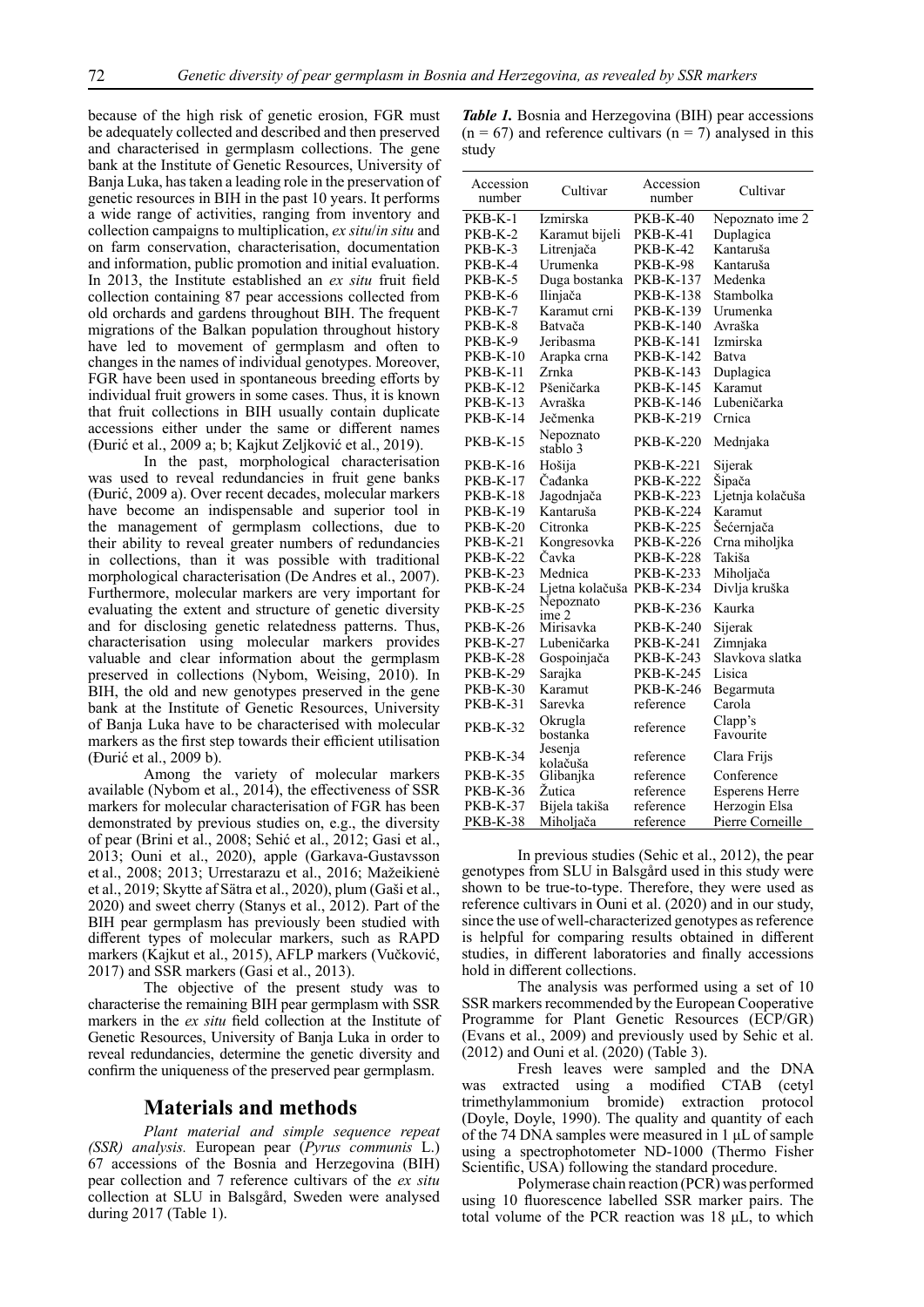$10 \times PCR$  buffer containing 20 mM MgCl<sub>2</sub>, 10 mM dNTP, 0.25 U Taq polymerase and 10 ng DNA; 0.8 μL of each primer (10  $\mu$ M) were added. The amplification was conducted using an initial denaturation at 94°C for 5 min followed by 10 cycles with 94°C for 30 s, 55–50°C (−0.5°C/cycle) for 45 s and 72°C for 60 s. A further 25 cycles with  $94^{\circ}$ C for 30 s, 50°C for 45 s and 72°C for 60 s were then performed. The amplification was stopped with a final extension at 72°C for 15 min. The PCR reaction was carried out using a thermal cycler Mastercycler EP Gradient S (Eppendorf, Germany). Successful amplification was verified by separating the PCR products on 2% agarose gel electrophoresis in  $1 \times$  TBE buffer. Staining and visualisation were performed using GelRed<sup>™</sup> (Biotium, USA) and a UVlight transilluminator (Saveen Werner AB, Sweden). For fragment analysis, the PCR products were multiplexed in the following combinations: CH01d08 (NED), CH01d09 (VIC) and CH03d12 (6-FAM); CH05c06 (6-FAM), EMPc117 (VIC), GD147 (PET) and EMPc11 (NED); CH04e03 (PET), CH03g07 (6-FAM) and CH01f07a (VIC). Multiplexed products were separated using a 3500 Series Genetic Analyzer (Thermo Scientific, USA). Fragment analysis was carried out using the software *Gene-Marker*, version 1.85 (SoftGenetics, LLC).

To check for the reproducibility of the results, three samples of 'Karamut bijeli', 'Kantaruša' and 'Nepoznato ime 2' were repeated twice in each run. Furthermore, three non-template controls, where no amplification was expected, were included in each run. Finally, SSR profiles of the reference cultivars were compared to those obtained in the previous studies (Sehic et al., 2012; Ouni et al., 2020).

*Statistical analysis.* A genetic distance matrix based on presence (1) or absence (0) of scored alleles was calculated for all 74 accessions by simple matching coefficient (SMC) (Sokal, Sneath, 1963; Gower, 1971). A dendrogram was produced using the unweighted pair group method with arithmetic mean (UPGMA) and bootstrapping based on 100 iterations with the software *R*, version 3.4.4 (R Core Team, 2018). Marker polymorphism and diversity were calculated for the 44 diploid accessions (duplicates excluded). The polymorphic information content (PIC) for each marker was calculated using the software *MolKin*, version 3.0 (Gutiérrez, Goyache, 2009). Genetic diversity estimators such as number of different alleles (Na), number of effective alleles (Ne), observed heterozygosity (Ho), expected heterozygosity (He) and Shannon index (I) were calculated using the software packages *GeneALEx*, version 6.5 (Peakall, Smouse, 2006) and *R*, version 3.4.4. Allele frequencies and *F* statistics (inbreeding coefficient  $(F_{T})$ , Wright's inbreeding coefficient  $(F_{IS})$  and mean value of genetic differentiation  $(F_{ST})$  (Weir, Cockerham, 1984) were also analysed using the software *GeneALEx*, version 6.5. Probability of identity (PI) was calculated for all diploid accessions using the same software. The grouping and dispersion patterns for molecular data of the 74 accessions (diploid and triploid accessions in the BIH pear collection and references) were analysed in accordance with the data structure by cluster analysis and principal coordinate analysis (PCoA) (Kolář et al., 2017; Meirmans et al., 2018) using the software *R*, version 3.4.4.

## **Results and discussion**

*Marker polymorphism.* The 10 SSR primer pairs used for evaluation of genetic diversity within the BIH pear collection resulted in good amplification and easy scoring of scorable SSR fragments. The presence of a third marker allele in one or several loci was recorded in 27 accessions, which can be an indication of triploidy (Table 2).

*Table 2.* Possible triploid accessions ( $n = 27$ ) identified among the Bosnia and Herzegovina (BIH) pear accessions analysed

| No.              | Cultivar                     | CH05c06    | CH03d12                | GD147                   | EMPc117     | EMPc11      | CH01d08                 | CH01d09                 | CH01f07a                | CH03g07                                     | CH04e03 |
|------------------|------------------------------|------------|------------------------|-------------------------|-------------|-------------|-------------------------|-------------------------|-------------------------|---------------------------------------------|---------|
| 1.               | Izmirska                     | 91:107     | 89:91                  | 121:127:129             | 103:113:117 | 141:147     | 277:277                 | 149:169:171             | 195:207                 | 233:241                                     | 179:179 |
| $\overline{2}$ . | Urumenka                     |            | 83:107:109 107:113:115 | 121:121                 | 115:119     | 141:147     | 279:301                 | 123:141                 | 183:183                 | 241:243                                     | 179:195 |
| 3.               | Ilinjača                     | 87:89:97   | 89:89                  | 121:125                 | 93:111      | 147:155     | 275:277                 | 137:141                 | 191:207                 | 233:241                                     | 179:179 |
| 4.               | Karamut crni                 | 91:107     | 89:91                  | 121:127:129 103:113:117 |             | 141:147     | 275:277                 | 149:169:171             | 195:207                 | 231:233:241                                 | 179:179 |
| 5.               | Batvača                      | 89:97:107  | 89:111                 | 121:129                 | 117:135     | 137:141:143 | 277:277                 |                         |                         | 133:147:149 189:195:211 199:237:265         | 179:199 |
| 6                | Arapka crna                  | 87:91:111  | 89:123                 | 121:147                 | 91:117      | 147:153     | 281:285                 |                         |                         | 129:135:141 181:187:207 225:227:255 179:179 |         |
|                  | Ječmenka                     | 87:101     | 119:119                | 121:127:147             | 117:123     | 153:153     | 275:281                 | 129:151                 | 183:195                 | 213:243                                     | 179:199 |
| 8.               | Čađanka                      | 87:89:101  | 107:107                | 121:125                 | 117:123     | 135:153     | 277:281                 | 129:151                 | 183:189                 | 201:241                                     | 179:179 |
| 9.               | Jagodnjača                   | 87:91:95   | 123:123                | 121:147                 | 109:117     | 147:153     | 275:277                 | 129:153                 | 175:185                 | 241:247                                     | 179:205 |
| 10.              | Kantaruša                    | 87:91:95   | 123:123                | 121:147                 | 109:117     | 147:153     | 275:277                 | 129:153                 | 175:185                 | 241:247                                     | 179:205 |
| 11.              | Ljetnja<br>kolačuša          | 91:107     | 89:91                  | 121:127:129 103:113:117 |             | 141:147     | 277:277                 | 149:169:171             | 195:207                 | 233:241                                     | 179:179 |
| 12.              | Nepoznato<br><sub>1</sub> me | 89:89      | 89:111                 | 129:147                 | 117:123     | 135:153     | 275:281:301             | 129:129                 | 183:189                 | 201:241                                     | 179:195 |
| 13.              | Mirisavka                    | 87:99      | 107:111:123            | 127:147                 | 99:113      | 113:135     | 275:281:301 129:141:149 |                         | 183:207                 | 207:223:231                                 | 179:179 |
| 14.              | Gospoinjača                  | 87:101     | 119:119                | 121:127:129             | 117:123     | 153:153     | 275:281                 | 129:153                 | 183:195                 | 213:243                                     | 179:199 |
| 15.              | Sarajka                      | 91:107     | 89:91                  | 121:127:129 103:113:117 |             | 141:147     | 277:277                 | 149:169:171             | 195:207                 | 231:233:241                                 | 179:179 |
| 16.              | Karamut                      | 91:107     | 89:91                  | 121:127:129 103:113:117 |             | 141:147     | 277:277                 | 149:169:171             | 195:207                 | 231:233:241                                 | 179:179 |
| 17.              | Sarevka                      | 91:107     | 89:91                  | 121:127:129 103:113:117 |             | 141:147     | 277:277                 | 149:169:171             | 195:207                 | 231:233:241                                 | 179:179 |
| 18.              | Okrugla<br>bostanka          | 87:99      | 107:109                | 121:127                 | 87:123:125  | 153:155     | 275:285                 | 163:165                 | 175:183                 | 231:241                                     | 179:179 |
| 19.              | Kantaruša                    | 87:89:101  | 107:107                | 121:125                 | 117:123     | 135:153     | 277:281                 | 129:151                 | 183:189                 | 201:241                                     | 179:179 |
| 20.              | Kantaruša                    | 87:97      | 109:117:123            | 121:123                 | 85:87:113   | 135:139     | 275:277                 |                         | 129:139:151 181:183:207 | 231:241                                     | 179:195 |
| 21               | Medenka                      | 89:97:107  | 89:111                 | 121:129                 | 117:135     | 137:141:143 | 279:281                 |                         | 133:147:149 189:195:211 | 199:237:265                                 | 179:199 |
| 22.              | Urumenka                     | 83:107:109 | 89:89                  | 121:147                 | 115:119     | 141:147     | 279:301                 | 123:141                 | 183:183                 | 241:243                                     | 179:195 |
| 23.              | Batvača                      | 89:97:107  | 89:111                 | 121:129                 | 117:135     | 137:141:143 | 281:281                 |                         | 133:147:149 189:195:211 | 199:237:265                                 | 179:199 |
| 24.              | Karamut                      | 91:107     | 89:91                  | 121:127:129             | 103:113:117 | 141:147     | 277:277                 | 149:169:171             | 181:181                 | 233:241                                     | 179:179 |
| 25.              | Mednjaka                     | 89:97:107  | 89:111                 | 121:129                 | 117:135     | 137:141:143 | 279:281                 | 133:147:149 189:195:211 |                         | 199:237:265                                 | 179:199 |
| 26.              | Lisica                       | 91:95:107  | 89:111                 | 129:147                 | 95:117      | 139:153     | 277:277                 | 139:165                 | 175:183                 | 221:241                                     | 179:197 |
| 27.              | Begarmuta                    | 87:99      | 107:109                | 123:129                 | 87:107:113  | 135:149     | 275:279:301             | 129:129                 | 175:181:183             | 231:247                                     | 179:195 |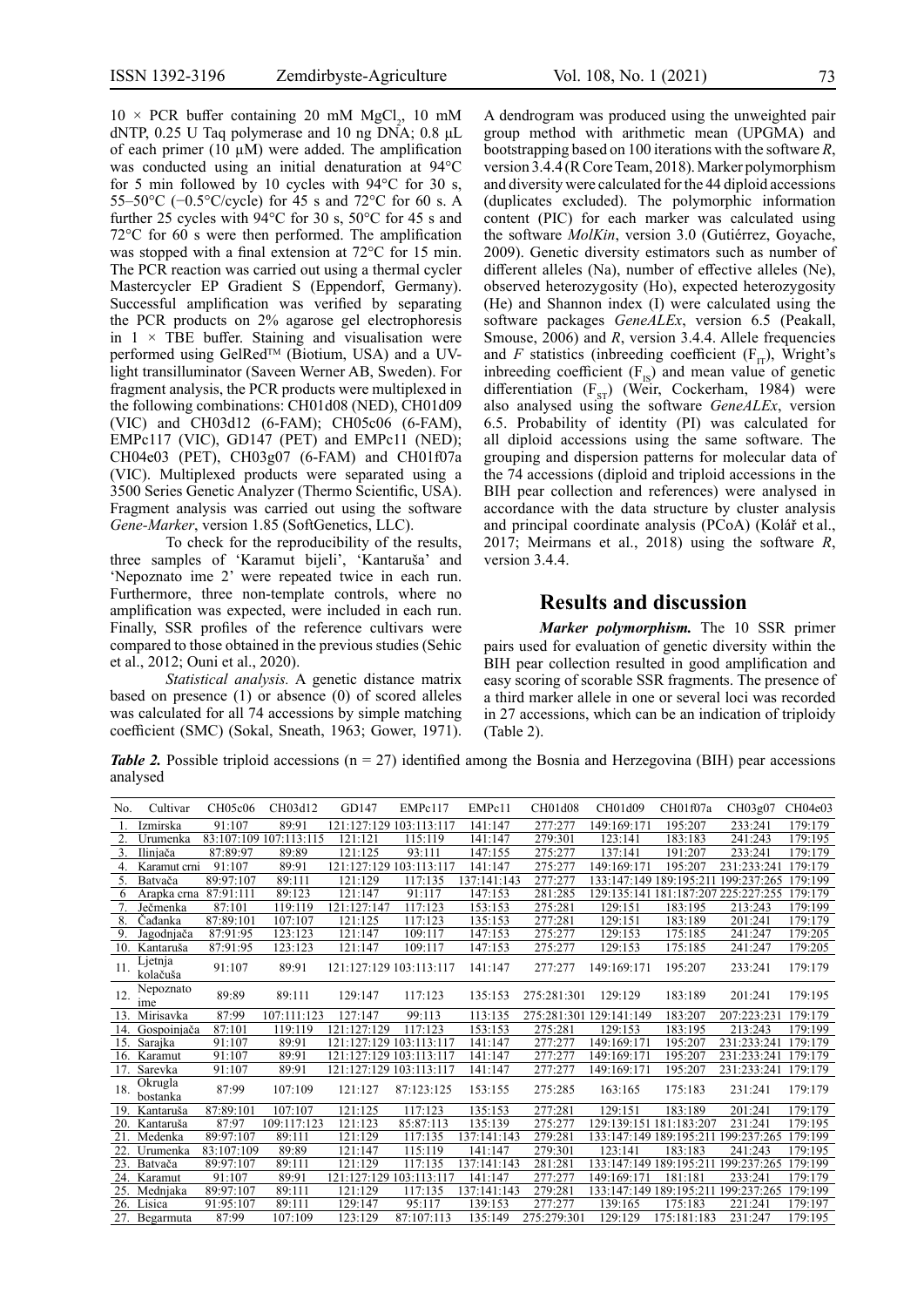Similar findings of more than two alleles of individual loci have been reported in other SSR-based studies of pear (Sehic et al., 2012; Gasi et al., 2013; Ferradini et al., 2017; Ouni et al., 2020). A total of 112 alleles were amplified in the set of 44 unique diploid genotypes (37 BIH accessions and 7 reference cultivars)

after all the duplicates had been removed (Table 3). The number of alleles per locus ranged from 6 alleles for markers CH01d08 and CH04e03 to 20 alleles for marker CHd01d09 with an average number of 11.20 alleles per locus.

*Table 3.* The 10 SSR markers used for evaluation of genetic diversity in this study

| Marker   | Size range<br>bp | Reference                        | Number of<br>alleles<br>(Na) | Number of<br>effective alleles<br>(Ne) | Polymorphic<br>information content<br>(PIC) value |
|----------|------------------|----------------------------------|------------------------------|----------------------------------------|---------------------------------------------------|
| GD147    | 121–147          | Hokanson et al., 1998            |                              | 2.93                                   | 0.65                                              |
| CH01d08  | $277 - 301$      | Liebhard et al., 2002            |                              | 4.15                                   | 0.76                                              |
| CH01d09  | $123 - 175$      | Liebhard et al., 2002            | 20                           | 11.56                                  | 0.90                                              |
| CH01f07a | 175–211          | Liebhard et al., 2002            |                              | 6.85                                   | 0.85                                              |
| CH03d12  | $89 - 123$       | Liebhard et al., 2002            |                              | 5.66                                   | 0.82                                              |
| CH03g07  | 195–265          | Liebhard et al., 2002            |                              | 8.38                                   | 0.87                                              |
| CH04e03  | 179–221          | Liebhard et al., 2002            |                              | 2.17                                   | 0.55                                              |
| CH05c06  | 83–111           | Liebhard et al., 2002            |                              | 6.06                                   | 0.83                                              |
| EMPc11   | 135–155          | Fernández-Fernández et al., 2006 | 10                           | 6.60                                   | 0.85                                              |
| EMPc117  | $85 - 135$       | Fernández-Fernández et al., 2006 | 16                           | 9.33                                   | 0.89                                              |

This is comparable to the average number of 11.30 alleles per locus found by Queiroz et al. (2015). Slightly lower values, 5.45 and 9.50 alleles per locus, have been reported by Liu et al. (2015) and Rana et al. (2015), respectively. The number of effective alleles per locus varied from 2.17 (CH04e03) to 11.56 (CH01d09) with an average number of 6.40 effective alleles per locus, which is higher than the value of 3.30 found by Ouni et al. (2020). The PIC value ranged between 0.55 for marker CH04e03 and 0.90 for marker CH01d09 with an average of 0.80. All the markers were very informative in the current study (Table 3).

*Identification of duplicates, synonyms and homonyms.* Using simple matching coefficient (SMC) analysis, different duplicates, synonyms and homonyms were identified (Fig.  $1$ ).

Upon bootstrapping, three stable groups of genotypes were identified, which grouped together with the following high stability coefficients:  $I - 0.95$ ,  $II - 0.98$ and  $III - 0.62$ . In total, three pairs of duplicates: PKB-K-25 and PKB-K-40 ('Nepoznato ime 2'), PKB-K-41 and PKB-K-143 ('Duplagica') and PKB-K-145 and PKB-K-224 ('Karamut'), were identified. Furthermore, four groups of synonymous accessions were identified with group 1 containing the accessions PKB-K-9 ('Jeribasma') and PKB-K-11 ('Zrnka'), group 2 containing the accessions PKB-K-18 ('Jagodnjača') and PKB-K-19 ('Kantaruša'), group 3 containing the accessions PKB-K-1 ('Izmirska') and PKB-K-24 ('Ljetnja kolačuša'), and group 4 containing the accessions PKB-K-29 ('Sarajka'), PKB-K-30 ('Karamut') and PKB-K-31 ('Sarevka'). Beside the groups of duplicates and synonyms, a total of seven groups of homonyms were identified. Group 1 contained the two accessions PKB-K-4 and PKB-K-139 ('Urumenka'). Group 2 contained two accessions PKB-K-13 and PKB-K-140 known as 'Avraška'. Group 3 contained two genetically different accessions PKB-K-27 and PKB-K-146, which are designated 'Lubeničarka'. Group 4 consisted of two 'Ljetnja kolačuša' accessions PKB-K-24 and PKB-K-223, group 5 of the 'Miholjača' accessions PKB-K-38 and PKB-233, group 6 of the 'Sijerak' accessions PKB-K-221 and PKB-K-240, and group 7 of the 'Kantaruša' accessions PKB-K-42 and PKB-K-98.

Seven SSR loci and some accessions: 'Jeribasma', 'Ječmenka', 'Karamut', 'Lubeničarka', 'Miholjača' and 'Takiša', were common for our study and a study of Gasi et al. (2013) also describing BIH pear germplasm. One of the reference cultivars 'Conference'



*Note.* Three groups of duplicates (marked in red boxes) and four groups of synonymous accessions (marked in blue boxes) were identified.

*Figure 1.* Grouping of the Bosnia and Herzegovina (BIH) pear 67 accessions and the 7 reference cultivars (marked in green boxes) based on simple matching coefficient (SMC) analysis and grouping based on bootstrapping with 100 iterations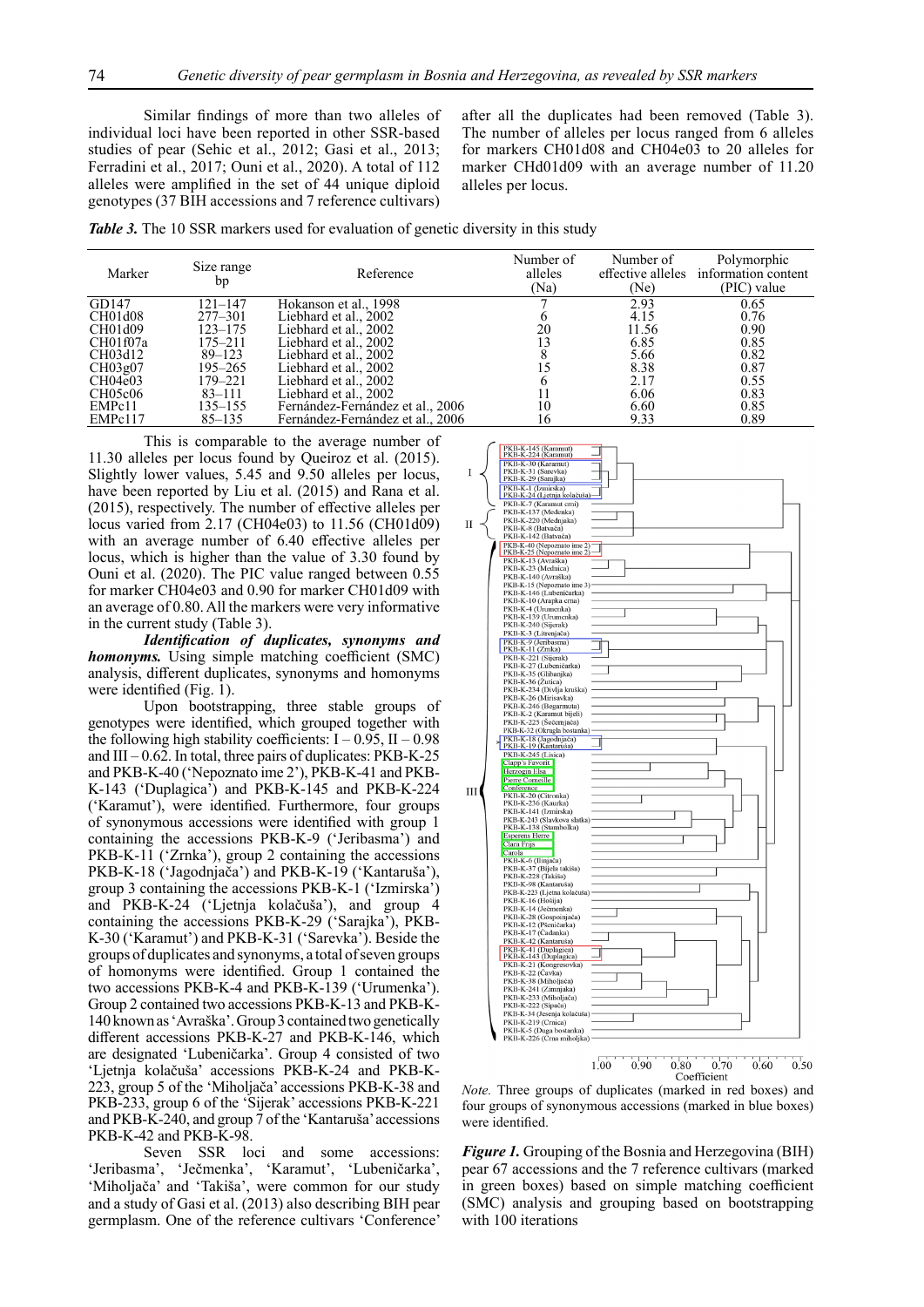was analysed by Sehic et al. (2012), Gasi et al. (2013) and Ouni et al. (2020), and this cultivar had identical SSR profile in all the analyses after correction for allelic size differences among the studies.

The situation with other cultivars was somewhat different. Thus, SSR profiles of 'Miholjača' (PKB-K-233) and 'Takiša' (PKB-K-228) corresponded to those of 'Miholjača' (SR35) and 'Takiša' (SA12) in Gasi et al. (2013) in all loci, except CH03d12. Furthermore, indication of triploidy was obtained for 'Karamut', designated PKB-K-30 in our study and SR23 in Gasi et al. (2013). However, Gasi et al. (2013) scored three alleles only in one locus CH03g07, while in our study third allele was scored also in loci EMPc117, CH01d09 and GD147 (the latest was not included in Gasi et al., 2013) in addition to CH03g07 (Table 2). This emphasizes need for careful standardization of procedures, while analysing and comparing different germplasm collections including sufficient number of relevant reference cultivars and overlapping accessions represents maximum of available alleles, which allows correction for allele size differences among the studies and collections (Garkava-Gustavsson et al., 2013; Sehic et al., 2013). Harmonization among different collections and phenotypic evaluation of the material are the next very important steps towards efficient germplasm management in BIH.

Efficient germplasm management includes preservation of maximum genetic diversity and minimum redundant genotypes. The probability for the pairs of fingerprints to be identical by chance was very low (Fig. 2). By that, accessions with identical SSR profiles are expected to derive from the same genotype or arise as sport mutations.



*Figure 2.* Probability of identity (PI) values for diploid Bosnia and Herzegovina (BIH) pear accessions and references (REF) cultivars identified with the set of 10 SSR markers

*Genetic diversity.* The mean values of the three genetic diversity estimators (Ho, He and I) calculated for the 44 (37 BIH accessions and 7 reference cultivars) unique diploid genotypes are shown in Table 4.

*Table 4.* Value of genetic diversity estimators for the diploid Bosnia and Herzegovina (BIH) pear accessions  $(n = 37)$  and reference cultivars  $(n = 7)$ 

| Marker   | Observed<br>heterozygosity<br>(Ho) | Expected<br>heterozygosity<br>(He) | Shannon<br>index<br>(I) |
|----------|------------------------------------|------------------------------------|-------------------------|
| GD147    | 0.59                               | 0.66                               | 1.43                    |
| CH01d08  | 0.77                               | 0.76                               | 1.56                    |
| CH01d09  | 0.77                               | 0.91                               | 2.70                    |
| CH01f07a | 0.91                               | 0.85                               | 2.17                    |
| CH03d12  | 0.48                               | 0.82                               | 1.85                    |
| CH03g07  | 0.96                               | 0.88                               | 2.36                    |
| CH04e03  | 0.61                               | 0.54                               | 1.16                    |
| CH05c06  | 0.73                               | 0.84                               | 2.07                    |
| EMPc11   | 0.75                               | 0.85                               | 2.02                    |
| EMPc117  | 0.68                               | 0.89                               | 2.43                    |

The highest value of observed heterozygosity was found for locus CH03g07 (0.96), while the lowest one was detected for locus CH03d12 (0.48). The highest value of expected heterozygosity was found for locus CH01d09 (0.91) and the lowest one for locus CH04e03 (0.54). The highest value of Shannon index was detected for locus CH01d09 (2.67) and the lowest one for locus CH04e03 (1.16). The mean value of observed heterozygosity was 0.73, which is similar to previously reported values of 0.74 (Sehic et al., 2013) and 0.71 (Brini et al., 2008) for old Swedish and Tunisian cultivars, respectively. Higher than 0.64 value was reported by Rugienius et al. (2013) for wild pear (*Pyrus pyraster* (L.) Burgst.), but lower than the 0.85 one was reported by Queiroz et al. (2015) for Portuguese pear landraces. The mean value of expected heterozygosity was 0.80, which is similar to the values of 0.78 and 0.74, previously reported by Sehic et al. (2013) and Ferradini et al. (2017), respectively, but lower than that of *P. pyraster* reported by Rugienius et al. (2013). The mean value of Shannon index for all 10 SSR markers was 1.96, which is high and comparable to the value of 1.95 reported for *P. pyraster* by Wolko et al. (2015). Erfani-Moghadam and Zarei (2018) found a mean Shannon index value of 1.04, which was lower than that in this study. The values of genetic diversity estimators calculated for the 37 unique diploid BIH pear accessions were 0.72, 0.80 and 1.97, respectively. Thus, the BIH pear germplasm accurately represents the diversity of the *Pyrus communis* species and is well in line with the outcrossing and self-incompatible nature of pear. The level of diversity harboured by the pear collection in BIH is high and comparable to that in other collections.

Indreding coefficient  $(F_{IT})$  ranged between  $-0.06$  and 0.28 with a mean value of 0.02 (Fig. 3). In a similar study on BIH pear accessions by Gasi et al. (2013), a  $F_{IT}$  value of 0.07 was found indicating no loss of heterozygosity. Wright's inbreeding coefficient  $(F_{1S})$ was within the range −0.27 to 0.17 with a mean value of −0.03. A negative value of this coefficient indicates a very slight excess of heterozygotes in the pear germplasm collection. Giovannini et al. (2011) also reported a negative  $F_{1s}$  value (−0.09) for pear germplasm from southern Italy. Ferreira dos Santos et al. (2011) reported a mean  $F_{IS}$  value of 0.10 for Spanish pear germplasm, while Gasi et al. (2013) reported a value of 0.05 for BIH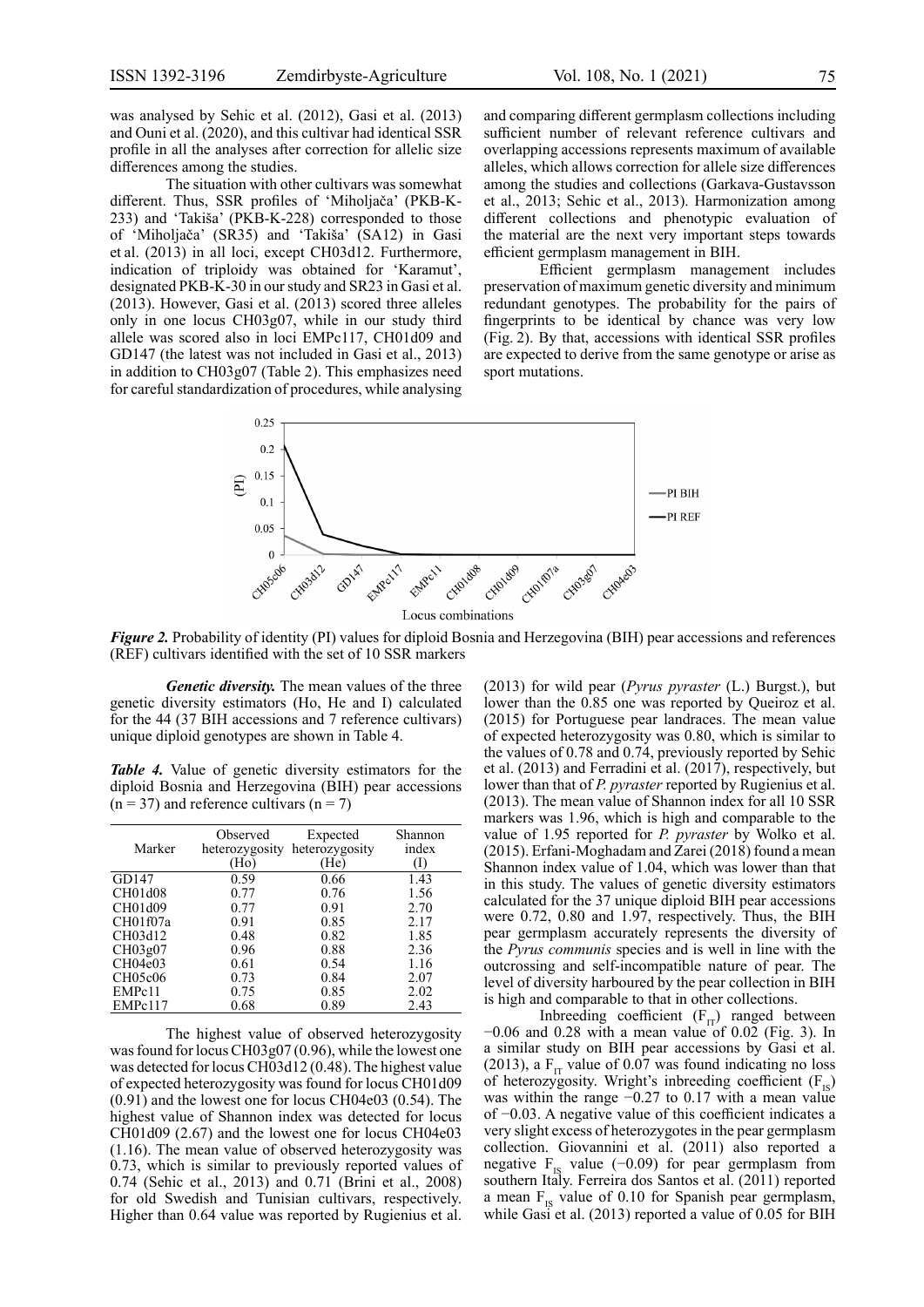

*Figure 3.* Wright's inbreeding coefficient ( $F_{IS}$ ), inbreeding coefficient ( $F_{IT}$ ) and mean value of genetic differentiation  $(F_{ST})$  for the diploid Bosnia and Herzegovina (BIH) pear accessions (n = 37) and reference cultivars (n = 7)

pear germplasm. Mean value of genetic differentiation  $(F_{ST})$  between the reference cultivars and the BIH pear accessions was 0.05, which is higher than the 0.02 reported by Gasi et al. (2013) and the 0.01 reported by Ferradini et al. (2017). Thus, the BIH pear germplasm analysed in this study was quite different from the set of reference cultivars obtained from a Swedish collection.

These results show that germplasm of the BIH pear collection represents valuable material that can be used directly for growing or for starting a future pear breeding programme in BIH. Based on the data obtained, BIH pear germplasm represents a diverse gene pool. This diversity could be explained by the influence of migration of people through the Balkan Peninsula and by spontaneous hybridisation (Đurić et al., 2009 a; b). Noticeable genetic variation in the pear gene bank collection of Iran was reported by Erfani-Moghadam and

Zarei (2018), who attributed this high level of genetic variation to high crossability among pear germplasm.

Applying PCoA, where the first two principal coordinates explained 21.1% of the variation, the plot revealed separation of the BIH pear accessions into three groups (Fig. 4).

The Group 1 consisted of diploid and possible triploid BIH pear accessions, grouped together with the reference cultivars. The Group 2 consisted of only BIH pear accessions with synonyms, duplicates and one unique accession that were all possible triploids. The Group 3 comprised four BIH pear accessions with similar names, but all had unique genetic profiles and were possible triploids. The Groups 2 and 3 were distant from the Group 1 (Fig. 4). Separation of the BIH pear germplasm in these three groups can be explained by the influence of germplasm being introduced into the region, mainly from the East, over the centuries.



*Note.* Group 1 contains diploid and possible triploid BIH pear accessions grouped together with the reference cultivars (marked in boxes); Group 2 contains only possible triploid BIH pear accessions; Group 3 contains only the remaining possible triploid BIH pear accessions.

*Figure 4.* Two-dimensional principal coordinate analysis (PCoA) plot of the 67 Bosnia and Herzegovina (BIH) pear accessions and 7 reference cultivars analysed using 10 SSR markers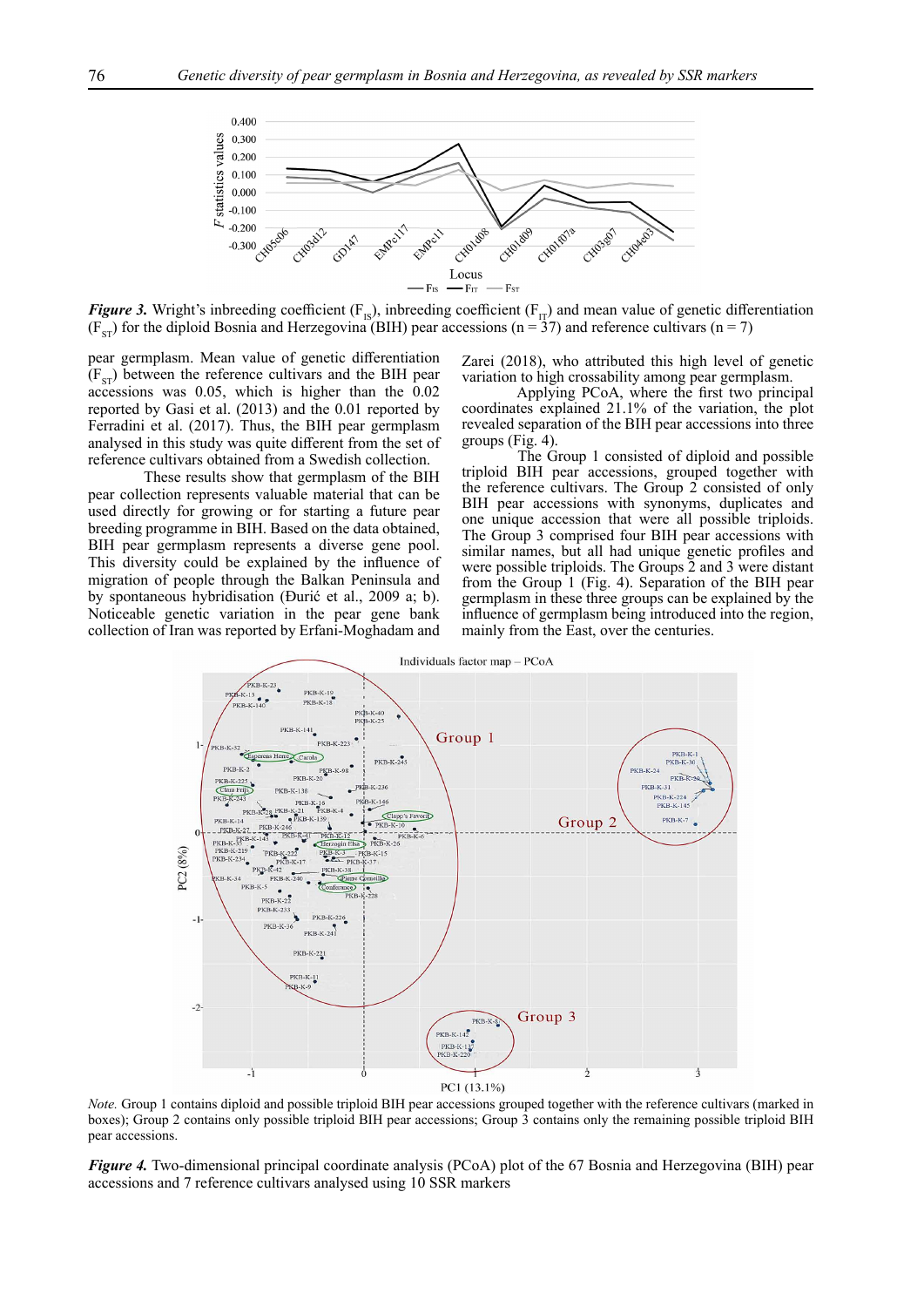### **Conclusions**

1. Bosnia and Herzegovina (BIH) pear germplasm has high levels of diversity. This diversity is well represented in the *ex situ* field gene bank collection at the Institute of Genetic Resources, University of Banja Luka, as shown by the SSR marker results.

2. The collection at the Institute of Genetic Resources, University of Banja Luka has quite a low level of redundancies and a high level of diversity. This is in line with the outcrossing and self-incompatible nature of pear and is comparable to the levels in other collections.

3. Following molecular characterisation of the BIH pear germplasm, in future work morpho-pomological characterisation should be conducted to fully exploit the potential of this collection to become a diverse and valuable material for utilisation in breeding programmes. Furthermore, comparisons and harmonization among different collections are important steps towards efficient germplasm management in BIH.

### **Acknowledgements**

We are very grateful to PhD J. Sehic, PhD F. Odilbekov, PhD H. Turesson and Prof. Dr. F. Gaši for help and suggestions during this research. Financial support was provided by the Ministry of Science and Technology of the Republic of Srpska through the project "The introduction of sanitation procedures and certification of planting material of autochthonous fruit varieties", grant No. 19/6-020/964-47-3/13.

> Received 07 04 2020 Accepted 21 09 2020

### **References**

- Beširević V. 2009. Autohtone jabuke i kruške sa prostora Bosne i Hercegovine. Tuzla, 225 p. (in Bosnian).
- Brini W., Mars M., Hormaza J. I. 2008. Genetic diversity in local Tunisian pears (*Pyrus communis* L.) studied with SSR markers. Scientia Horticulturae, 115: 337–341. [https://doi.org/10.1016/j.scienta.2007.10.012](https://doi.org/10.1016/S1002-0160(19)60833-7)
- De Andres M. T., Cabezas J. A., Cervera M. T., Borrego J., Martínez-Zapater J. M., Jouve N. 2007. Molecular characterization of grapevine rootstocks maintained in germplasm collections. American Journal of Enology and Viticulture, 58: 75–86.
- Doyle J. J., Doyle J. L. 1990. Isolation of plant DNA from fresh tissue. Focus, 12 (1): 13–15.
- Đurić G., Tomić L., Radun M., Pećanac D. 2009 (a). Očuvanje i održivo korišćenje biljnih genetičkih resursa u Republici Srpskoj. Naučno stručni skup sa međunarodnim učešćem "Zaštita i zdravlje na radu i zaštita životne sredine". Zbornik radova, p. 81–94 (in Serbian).
- Đurić G., Tomić L., Mićić N., Cvetković M., Radoš Lj., Pašalić B. 2009 (b). Fruit genetic resources in Republika Srpska. Acta Agriculturae Serbica, 14 (28): 31–40.
- Erfani-Moghadam J., Zarei A. 2018. Assessment of genetic structure among different pear species (*Pyrus* spp.) using apple-derived SSR and evidence of duplications in the pear genome. Biotechnology and Biotechnological Equipment, 32 (3): 591–601.

[https://doi.org/10.1080/13102818.2018.1447398](https://doi.org/10.1016/S1002-0160(19)60833-7)

Evans K. M., Fernández-Fernández F., Govan F. 2009. Harmonising fingerprinting protocols to allow comparison between germplasm collections – *Pyrus*. Acta Horticulturae, 814: 103–106.

[https://doi.org/10.17660/ActaHortic.2009.814.10](https://doi.org/10.1016/S1002-0160(19)60833-7)

Fernández-Fernández F., Harvey N. G., James C. M. 2006. Isolation and characterization of polymorphic microsatellite markers from European pear (*Pyrus communis* L.). Molecular Ecology Notes, 6: 1039–1041.

[https://doi.org/10.1111/j.1471-8286.2006.01422.x](https://doi.org/10.1016/S1002-0160(19)60833-7)

Ferradini N., Lancioni H., Torricelli R., Russi L., Dalla Ragione I., Cardinali I., Macroni G., Gramaccia M., Concezzi L., Achilli A., Veronesi F., Albertini A. 2017.

Characterization and phylogenetic analysis of ancient Italian landraces of pear. Frontiers in Plant Science, 8: 751. [https://doi.org/10.3389/fpls.2017.00751](https://doi.org/10.1016/S1002-0160(19)60833-7)

Ferreira dos Santos A. R., Ramos-Cabrer A. M., Diaz-Hernández B. Pereira-Lorenzo S. 2011. Genetic variability and diversification process in local pear cultivars from northwestern Spain using microsatellites. Tree Genetics and Genomes,  $7: 1041 - 1056$ .

[https://doi.org/10.1007/s11295-011-0393-3](https://doi.org/10.1016/S1002-0160(19)60833-7)

- Garkava-Gustavsson L., Kolodinska Brantestam A., Sehic J., Nybom H. 2008. Molecular characterisation of indigenous Swedish apple cultivars based on SSR and S-allele analysis. Hereditas, 145 (3): 99–112.
	- [https://doi.org/10.1111/j.0018-0661.2008.02042.x](https://doi.org/10.1016/S1002-0160(19)60833-7)
- Garkava-Gustavsson L., Mujaju C., Sehic J., Zborowska A., Backes G. M., Hietaranta T., Antonius K. 2013. Genetic diversity in Swedish and Finnish heirloom apple cultivars revealed with SSR markers. Scientia Horticulturae, 162: 43–48. [https://doi.org/10.1016/j.scienta.2013.07.040](https://doi.org/10.1016/S1002-0160(19)60833-7)
- Gasi F., Kurtovic M., Kalamujic B., Pojskic N., GrahicJ., Kaiser C., Meland M. 2013. Assessment of European pear (*Pyrus communis* L.) genetic resources in Bosnia and Herzegovina using microsatellite markers. Scientia Horticulturae, 157: 74–83.

[https://doi.org/10.1016/j.scienta.2013.04.017](https://doi.org/10.1016/S1002-0160(19)60833-7)

- Gaši F., Sehic J., Grahic J., Hjeltnes S. H., Ordidge M., Benedikova D., Blouin-Delmas M., Drogoudi M., Giovannini D., Höfer M., Kahu K., Kovács S., Lācis G., Lateur M., Toldam-Andersen T. B., Ognjanov V., Nybom H. 2020. Genetic assessment of the pomological classification of plum *Prunus domestica* L. accessions sampled across Europe. Genetic Resources and Crop Evolution, 67: 1137–1161. [https://doi.org/10.1007/s10722-020-00901-y](https://doi.org/10.1016/S1002-0160(19)60833-7)
- Giovannini D., Punelli F., Leone A., Liverani A., Ranieri M., Faedi W. 2011. Genetic diversity in ancient fruit tree germplasm from Southern Italy. Acta Horticulturae, 918: 741–748.

[https://doi.org/10.17660/ActaHortic.2011.918.96](https://doi.org/10.1016/S1002-0160(19)60833-7)

- Gower J. C. 1971. A general coefficient of similarity and some of its properties. Biometrics, 27 (4): 857–871. [https://doi.org/10.2307/2528823](https://doi.org/10.1016/S1002-0160(19)60833-7)
- Gutiérrez J. P., Goyache F. 2009. MolKin v3.0. A computer program for genetic analysis of populations using molecular coancestry information. https://www.animalgenome.org/ community/angenmap/hmail/archive/2695.html
- Hokanson S. C., Szewc-McFadden A. K., Lamboy W. F., McFerson J. K. 1998. Microsatellite (SSR) markers reveal genetic identities, genetic diversity and relationships in a *Malus × domestica* Borkh. core subset collection. Theoretical and Applied Genetics, 97: 671–683. [https://doi.org/10.1007/s001220050943](https://doi.org/10.1016/S1002-0160(19)60833-7)
- Kajkut M., Đurić G., Mićić N. 2015. Preliminary identification of pear accessions of 'Lubeničarka' group using RAPD markers. European Journal of Horticultural Science, 80 (3): 134–138. [https://doi.org/10.17660/eJHS.2015/80.3.6](https://doi.org/10.1016/S1002-0160(19)60833-7)
- Kajkut Zeljković M., Ivanovska S., Đurić G. 2019. Phenological characteristics and global tree architecture of the pear germplasm from Bosnia and Herzegovina in *ex situ* conditions. Journal of Agricultural, Food and Enviromental
- Sciences, 73 (1): 83–91. Kolář F., Čertner M., Suda J., Schönswetter P., Husband B. C. 2017. Mixed-ploidy species: progress and opportunities in polyploid research. Trends in Plant Science, 22 (12): 1041–1055. [https://doi.org/10.1016/j.tplants.2017.09.011](https://doi.org/10.1016/S1002-0160(19)60833-7)
- Liebhard R., Gianfranceschi L., Koller B., Ryder C. D., Tarchini R., Van de Weg E., Gessler C. 2002. Development and characterisation of 140 new microsatellites in apple (*Malus × domestica* Borkh.). Molecular Breeding, 10: 217– 241. [https://doi.org/10.1023/A:1020525906332](https://doi.org/10.1016/S1002-0160(19)60833-7)
- Liu Q., Song Y., Liu L., Zhang M., Sun J., Zhang S., Wu J. 2015. Genetic diversity and population structure of pear (*Pyrus*  spp.) collections revealed by a set core genome-wide SSR markers. Tree Genetic and Genomes, 11: 128.<br>https://doi.org/10.1007/s11295-015-0953-z
- [https://doi.org/10.1007/s11295-015-0953-z](https://doi.org/10.1016/S1002-0160(19)60833-7) Mažeikienė I., Šikšnianienė J. B., Baniulis D., Gelvonauskienė D., Frercks B., Starkus A., Žebrauskienė A., Stanys V. 2019. SSR analysis based on molecular characterisation of apple germplasm in Lithuania. Zemdirbyste-Agriculture, 106 (2): 159–166. [https://doi.org/10.13080/z-a.2019.106.021](https://doi.org/10.1016/S1002-0160(19)60833-7)
- Meirmans P., Liu S., Tienderen P. 2018. The analysis of polyploid genetic data – invited review. Journal of Heredity,  $109(3)$ : 283–296. [https://doi.org/10.1093/jhered/esy006](https://doi.org/10.1016/S1002-0160(19)60833-7)